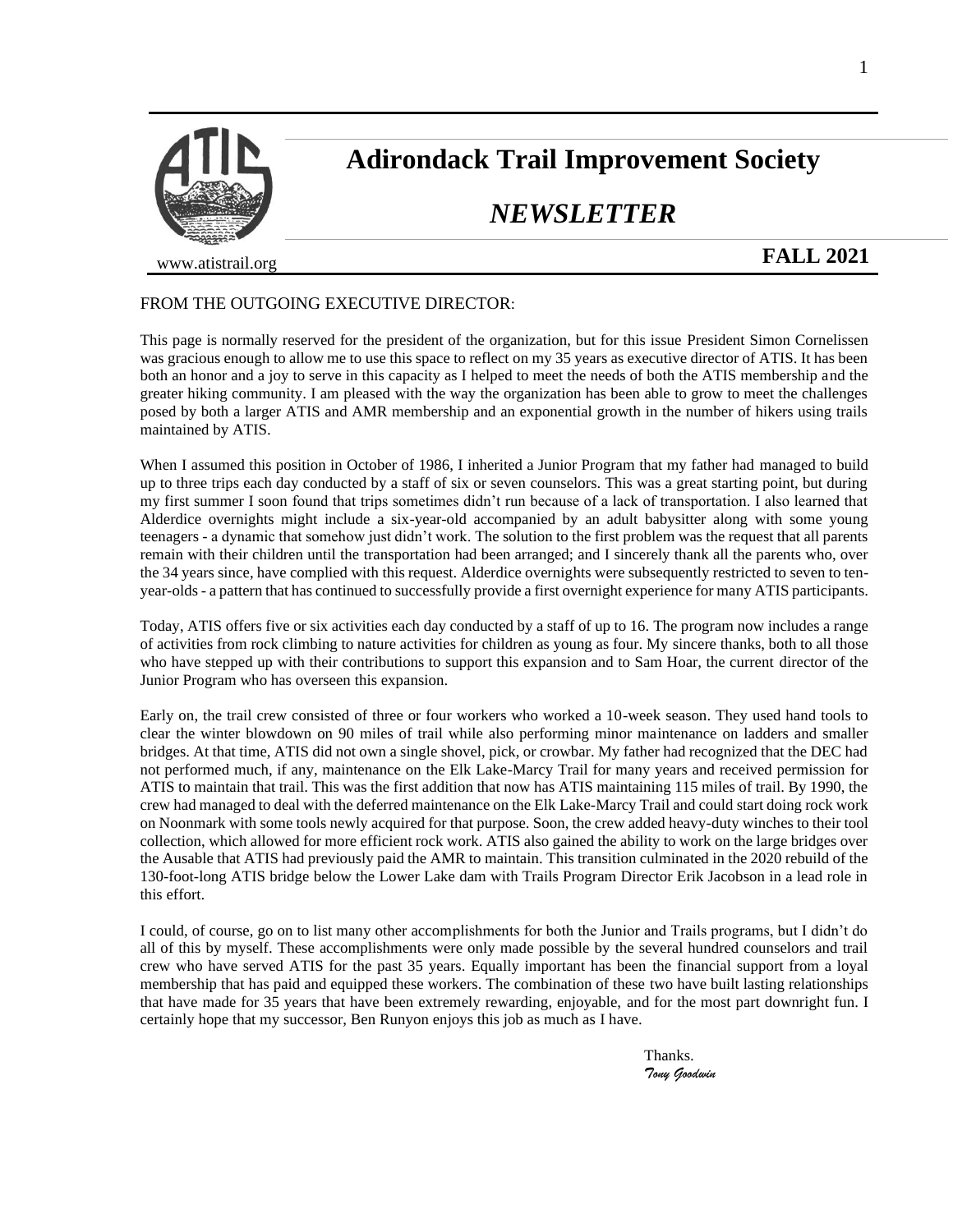#### TRAIL CREW:

The Trail Crew managed to have a productive season despite the challenges posed by the regular heat, the pandemic, and a staffing shortage at the close of the season. Bridge building continued to be the major focus for the 2021 season with the crew working on 3 main projects.

*CASCADE BROOK BRIDGE:* Originally built in 2004 with funds contributed in memory of Matthew Dwyer, the bridge was destroyed by a large birch tree that fell and split the bridge in half. The crew completely rebuilt this 40-foot bridge while also improving the abutments, armoring the stream banks with stone, and removing remaining hazard trees that threatened the new bridge. Matt's widow, Barbara Dwyer, contributed to help pay for the rebuild.

*BARTLETT RIDGE:* The second major project was the installation of a new and extensive boardwalk across a high elevation wetland on Bartlett Ridge. After 2 years of delay getting the material (lumber that ATIS purchased in 2018) flown in by helicopter, it was finally delivered this spring. The crew was able to install over 300 lineal feet of bog bridges and boardwalk through the wettest and muddiest locations. It should make passage through this area much improved during wet periods. This installation was made in early June when the biting insect population peaks and there were some truly challenging days knee deep in mud setting the heavy timbers and swiping away handfuls of bugs.

*INLET BRIDGE:* The season's last major effort was a complete rebuild of the Inlet Bridge on the Elk Lake/Marcy Trail, which was destroyed in the Halloween Flood of 2019. Located in a flood plain, the bridge needed to be raised to survive the next flood. Discussions with the NYSDEC resulted in a new design to raise the bridge above the flood plain. The DEC then delivered multiple large loads of timber via helicopter for the elevated bridge abutments. Unfortunately, the closest reasonable drop zone was nearly ¼ mile upstream so approximately 5,000lbs. of lumber had to be floated downstream to the bridge site. Additionally, the stringers required for this bridge (50 feet) were too long for the helicopter to fly, so the crew had to use native material. Like the timbers, the large trees were felled upstream which meant floating the 50-foot-long trunks down the narrow and sinuous Inlet to the jobsite - another effort unto itself. Finally, with the lumber on hand and the other building material shuttled in by boat the actual construction process could begin. The rebuild took several weeks, and the crew camped out during the build due to the remote location. Again, the heat and proximal location to the swamp and swarming insects, made for some very long days. At several feet higher, the finished project is far more robust than previous iterations and should endure much longer - the cribbed abutments raise the bridge about three feet above the flood plain. The cribs are anchored with "dead men" buried in the ground and steel reinforcing rod driven into the ground. The copper flashing will shed water and significantly slow any decay on the native stringers

The crew that accomplished all the above was composed of Dan Hausner (Crew Boss), Cal Seeley, Sam Gallery, Ben Koblensky, Joseph Wilson, Nick Mckalip and Pat Taylor. They were a great crew, and thankfully many of them live locally or attend colleges nearby, so many of them will be out on the trails this fall preparing them to better endure the spring runoff.

Erik Jacobsen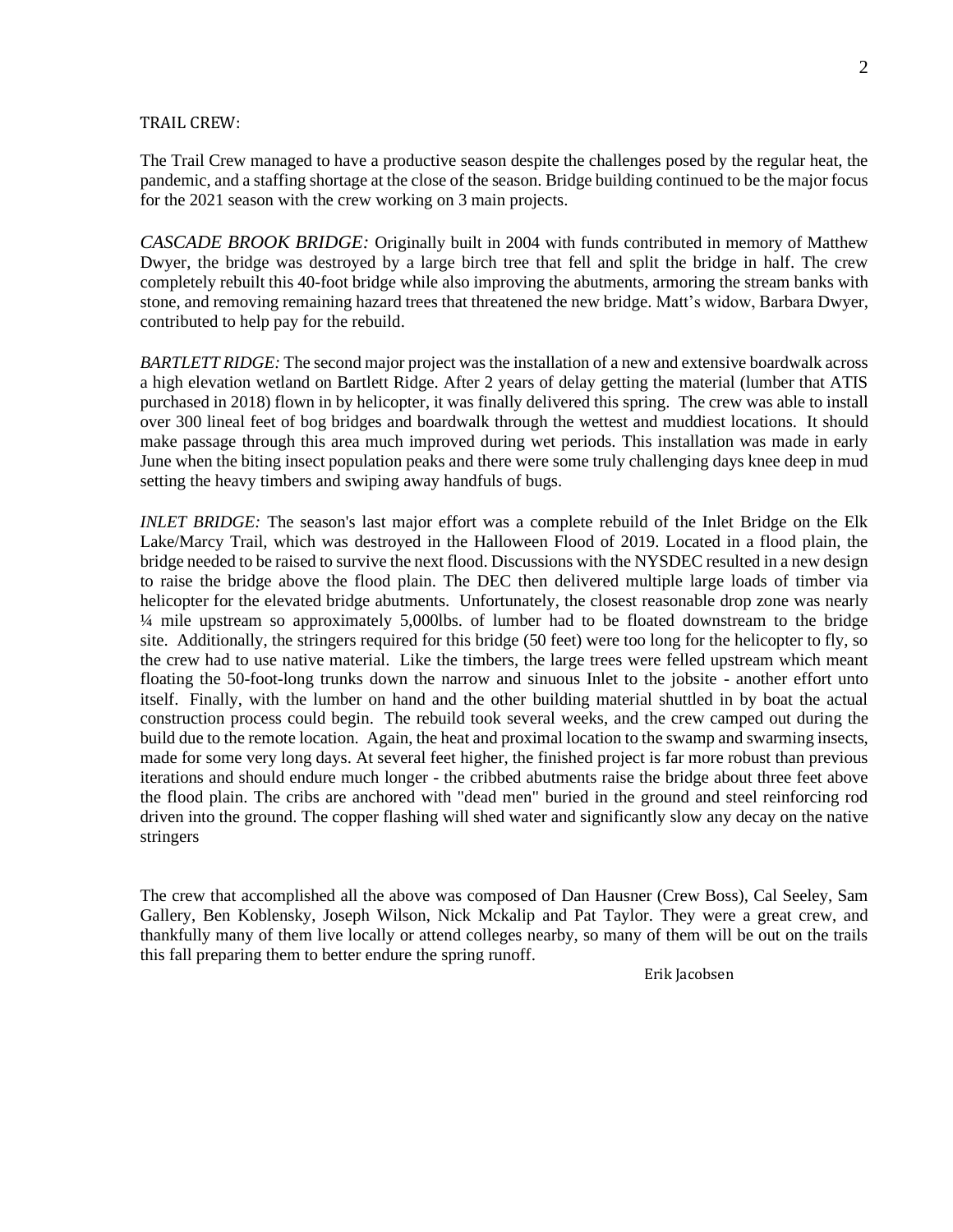

The New Cascade Brook Bridge



The New Inlet Bridge

#### JUNIOR PROGRAM:

Although we were able to run limited trips during the summer of 2020, it felt like a huge boost to return to a relatively normal Junior Program calendar in 2021. We were able to offer a much wider slate of trips each day over the course of the summer, with six trips available nearly every day of the week for participants

to choose from, with offerings ranging from grueling full day hikes to two-hour long nature explorations with our youngest campers. It was great to see so many faces back with the program this summer, and wonderful to meet many new kids and get to share our love of the Adirondacks with them. We are so grateful to all who participated in ATIS trips this summer, and to the parents who made it possible by driving kids all over the park and by supporting the organization in countless other ways. We are lucky to have such a supportive and enthusiastic community year in and year out.



Tony at August Picnic

The 2021 counselor staff also deserves significant thanks for their work this summer. Although many places around the region

struggled for employees, the dedication of our counselors allowed us to keep our schedule unchanged throughout the summer and to run every trip we offered on the calendar. Many of those counselors stepped up in big ways this summer, taking on new responsibilities without batting an eyelash and doing whatever was needed to help the organization function effectively.

Finally, we are most indebted to Tony Goodwin, whose leadership of this program has made it into what it is today. As Tony likes to say, during his tenure ATIS has grown from being an organization with just a bulletin board to the far more sizable operation it is today, but under his leadership the organization has never lost that sense of community and personal touch that we believe are at the core of what we do well at ATIS. Generation after generation of campers at High Peaks Camp and during the "regular season" have had the opportunity to witness firsthand Tony's dedication to and stewardship of the outdoors, and his legacy with ATIS will undoubtedly live on in their passionate pursuits in the outdoors.

True to form, Tony worked to the very end—when given the opportunity to join a trip on the final day of trips for the 2021 season, Tony chose the C trip to Nubble so that he could hang a few signs that he thought might be missing along the route. His work ethic and dedication to this organization are extraordinary, and he will be sorely missed in his retirement—though we expect we'll see him plenty out on the trails and on the lakes. Sam Hoar